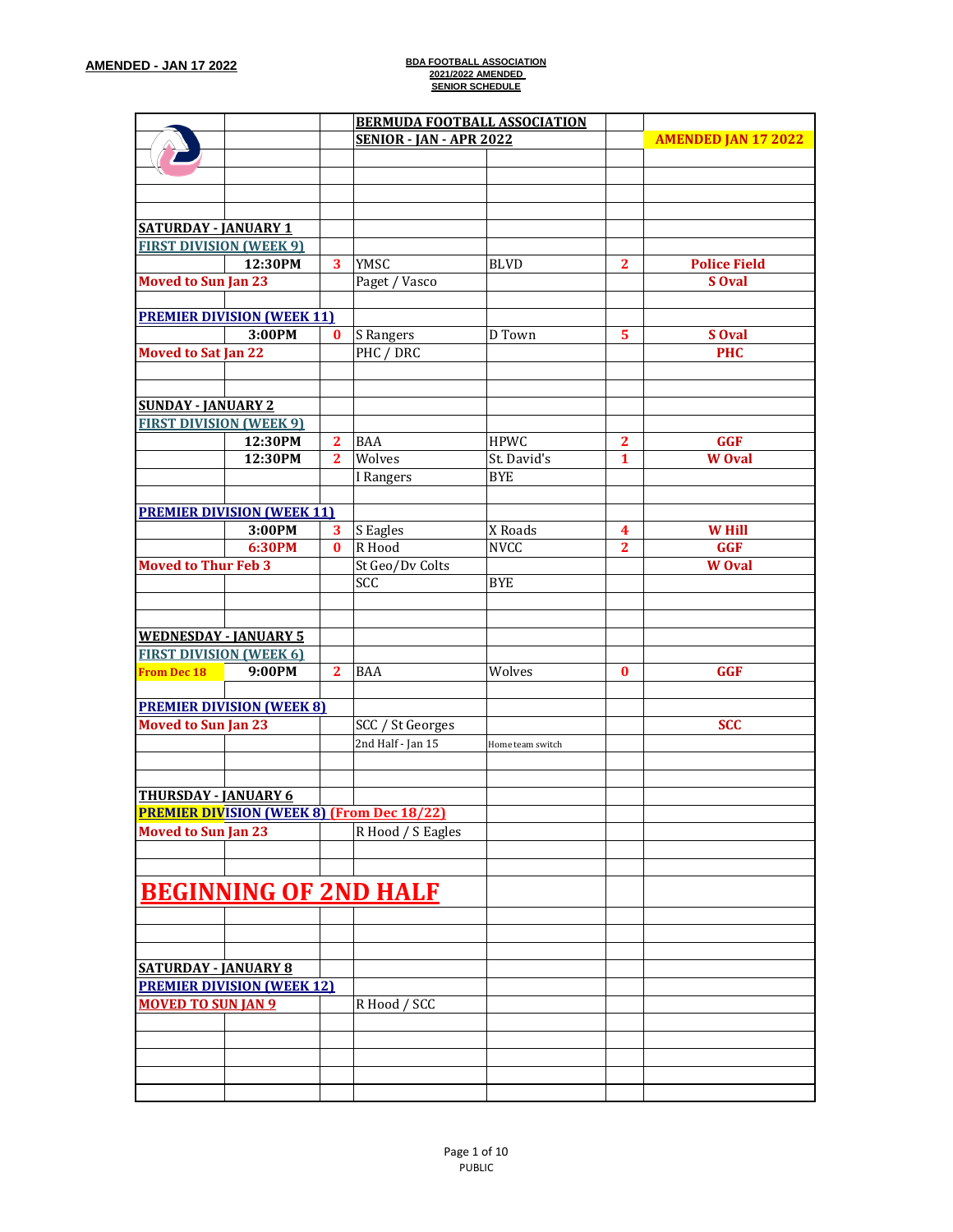| <b>SUNDAY - JANUARY 9</b>    |                                     |              |                                 |                  |   |                     |
|------------------------------|-------------------------------------|--------------|---------------------------------|------------------|---|---------------------|
|                              | <b>PREMIER DIVISION (WEEK 12)</b>   |              |                                 |                  |   |                     |
|                              | 3:00PM                              | $\mathbf{2}$ | X Roads                         | Dandy Town       | 7 | <b>Garrison</b>     |
|                              | 3:00PM                              | $\mathbf{1}$ | S Rangers                       | St. George's     | 8 | S Oval              |
| <b>Moved to Sun Jan 23</b>   |                                     |              | Dev Colts / NVCC                |                  |   | <b>Police Field</b> |
| <b>Moved to Wed Jan 26</b>   |                                     |              |                                 |                  |   | <b>White Hill</b>   |
| <b>Moved to Wed Feb 2</b>    |                                     |              | S. Eagles / DRC<br>R Hood / SCC |                  |   | <b>GGF</b>          |
|                              |                                     |              | PHC                             | <b>BYE</b>       |   |                     |
|                              |                                     |              |                                 |                  |   |                     |
|                              |                                     |              |                                 |                  |   |                     |
|                              |                                     |              |                                 |                  |   |                     |
|                              | <b>WEDNESDAY - JANUARY 12</b>       |              |                                 |                  |   |                     |
|                              | <b>Friendship Cup Preliminary 1</b> |              |                                 |                  |   |                     |
| Match 1                      | 9:00PM                              | 3            | PHC                             | <b>NVCC</b>      | 1 | <b>GGF</b>          |
|                              |                                     |              |                                 |                  |   |                     |
| <b>SATURDAY - JANUARY 15</b> |                                     |              |                                 |                  |   |                     |
|                              | <b>PREMIER DIVISION (WEEK 13)</b>   |              |                                 |                  |   |                     |
| <b>Moved to Wed Feb 23</b>   |                                     |              | St Georges / SCC                |                  |   | <b>W</b> Oval       |
|                              |                                     |              | Home team switch                | 1st Half - Jan 5 |   |                     |
|                              |                                     |              |                                 |                  |   |                     |
|                              | <b>FIRST DIVISION (WEEK 10)</b>     |              |                                 |                  |   |                     |
| From Jan 16                  | 12:30PM                             |              | St. David's                     | I Rangers        |   | <b>St. David's</b>  |
|                              |                                     |              |                                 |                  |   |                     |
|                              |                                     |              |                                 |                  |   |                     |
| <b>SUNDAY - JANUARY 16</b>   |                                     |              |                                 |                  |   |                     |
|                              | <b>FIRST DIVISION (WEEK 10)</b>     |              |                                 |                  |   |                     |
| Hom team switch              | 12:30PM                             |              | <b>BLVD</b>                     | Vasco            |   | <b>GGF</b>          |
|                              | 12:30PM                             |              | YMSC                            | <b>HPWC</b>      |   | <b>Police Field</b> |
| <b>Moved to Sat Jan 15</b>   |                                     |              | St. David's / I Rangers         |                  |   | <b>St. David's</b>  |
| <b>Moved to Sat Jan 23</b>   |                                     |              | Wolves / BAA                    |                  |   | <b>W</b> Oval       |
|                              |                                     |              | Paget                           | <b>BYE</b>       |   |                     |
|                              |                                     |              |                                 |                  |   |                     |
|                              | <b>PREMIER DIVISION (WEEK 13)</b>   |              |                                 |                  |   |                     |
| <b>Moved to Wed Feb 23</b>   |                                     |              | S Eagles / R Hood               |                  |   | <b>W</b> Hill       |
| <b>Moved to Sat Feb 16</b>   |                                     |              | DRC / X Roads                   |                  |   | <b>DRC</b>          |
| <b>Moved to Sat Jan 26</b>   |                                     |              | Dev Colts/PHC                   |                  |   | <b>Police Field</b> |
| <b>Moved to Tue Jan 18</b>   |                                     |              | NVCC / S Rangers                |                  |   | <b>B</b> Park       |
|                              |                                     |              | D Town                          | <b>BYE</b>       |   |                     |
|                              |                                     |              |                                 |                  |   |                     |
| <b>TUESDAY - JANUARY 18</b>  |                                     |              |                                 |                  |   |                     |
|                              | <b>PREMIER DIVISION (WEEK 13)</b>   |              |                                 |                  |   |                     |
| From Jan 16                  | 9:00PM                              |              | <b>NVCC</b>                     | S Rangers        |   | <b>GGF</b>          |
|                              |                                     |              |                                 |                  |   |                     |
|                              |                                     |              |                                 |                  |   |                     |
|                              | <b>WEDNESDAY - JANUARY 19</b>       |              |                                 |                  |   |                     |
|                              | <b>Friendship Cup Preliminary 2</b> |              |                                 |                  |   |                     |
| Match 2                      | 9:00PM                              |              | D Town                          | SCC              |   | <b>GGF</b>          |
|                              |                                     |              |                                 |                  |   |                     |
|                              |                                     |              |                                 |                  |   |                     |
|                              |                                     |              |                                 |                  |   |                     |
|                              |                                     |              |                                 |                  |   |                     |
|                              |                                     |              |                                 |                  |   |                     |
|                              |                                     |              |                                 |                  |   |                     |
|                              |                                     |              |                                 |                  |   |                     |
|                              |                                     |              |                                 |                  |   |                     |
|                              |                                     |              |                                 |                  |   |                     |
|                              |                                     |              |                                 |                  |   |                     |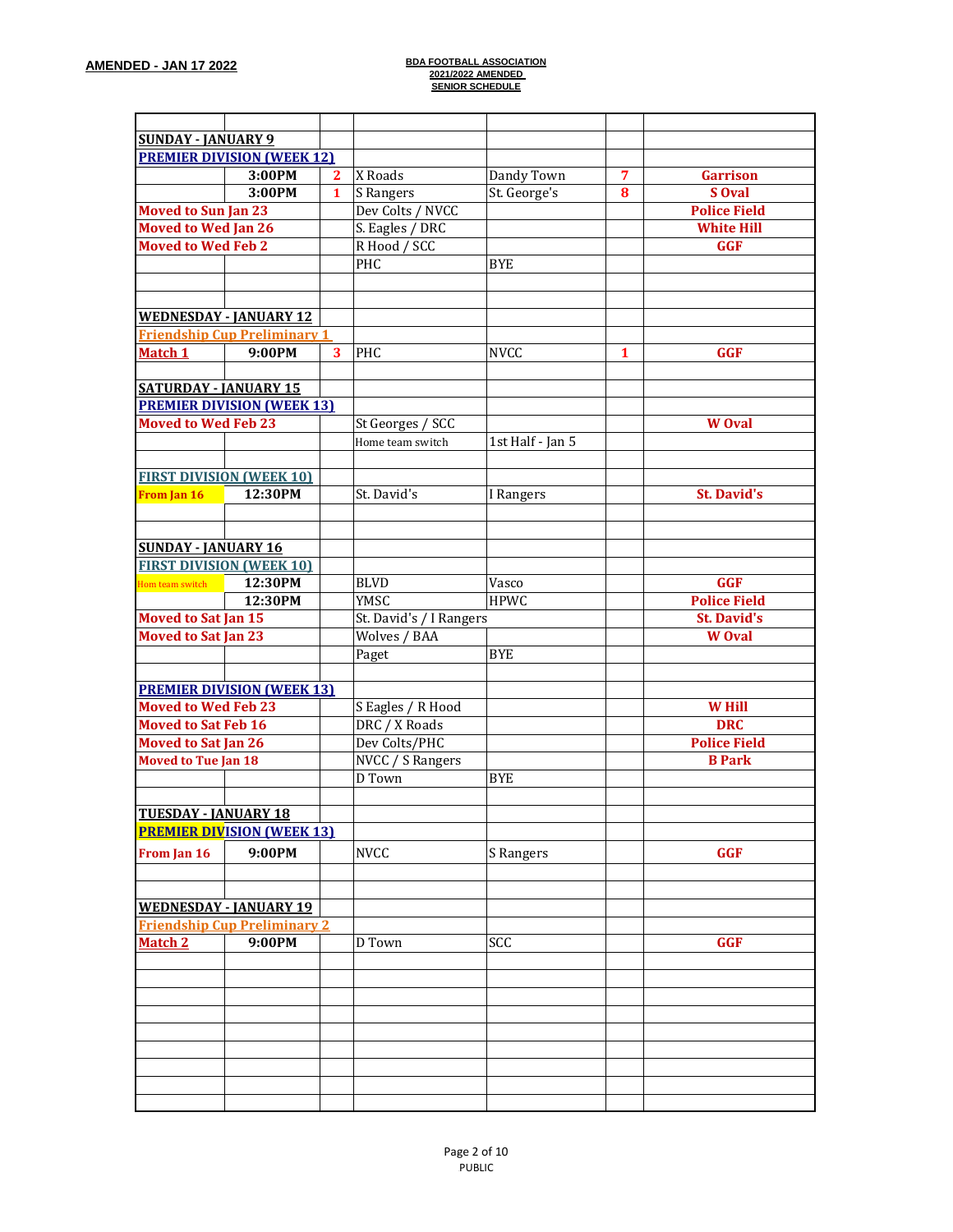| <b>JANUARY 21-23</b>            |                                   |                                                      |             |                     |
|---------------------------------|-----------------------------------|------------------------------------------------------|-------------|---------------------|
|                                 |                                   | <b>FA CHALLENGE CUP FIRST ROUND MATCHES</b>          |             |                     |
| <b>MOVED TO FEB 11-13</b>       |                                   |                                                      |             |                     |
|                                 |                                   |                                                      |             |                     |
|                                 |                                   |                                                      |             |                     |
| <b>SATURDAY - JANUARY 22</b>    |                                   |                                                      |             |                     |
|                                 | <b>PREMIER DIVISION (WEEK 11)</b> |                                                      |             |                     |
| From Jan 1                      | 3:00PM                            | PHC                                                  | <b>DRC</b>  | <b>PHC</b>          |
|                                 |                                   |                                                      |             |                     |
|                                 |                                   |                                                      |             |                     |
| <b>SUNDAY - JANUARY 23</b>      |                                   |                                                      |             |                     |
| <b>FIRST DIVISION (WEEK 9)</b>  |                                   |                                                      |             |                     |
| From Jan 1                      | 12:30PM                           | Paget                                                | Vasco       | S Oval              |
| <b>FIRST DIVISION (WEEK 10)</b> |                                   |                                                      |             |                     |
| From Jan 16                     | 12:30PM                           | Wolves                                               | <b>BAA</b>  | <b>W</b> Oval       |
|                                 |                                   |                                                      |             |                     |
|                                 |                                   | <b>PREMIER DIVISION (WEEK 8) (From Dec 18/22)</b>    |             |                     |
| From Jan 6                      | 3:00PM                            | S Eagles                                             | R Hood      | <b>W</b> Hill       |
|                                 |                                   | <b>Home team switch</b>                              |             |                     |
|                                 |                                   |                                                      |             |                     |
|                                 |                                   | <b>PREMIER DIVISION (WEEK 8) (From Dec 19/Jan 5)</b> |             |                     |
| From Jan 5                      | 3:00PM                            | <b>St Georges</b>                                    | SCC         | <b>W</b> Oval       |
|                                 |                                   | <b>Home team switch</b>                              |             |                     |
|                                 |                                   |                                                      |             |                     |
|                                 | <b>PREMIER DIVISION (WEEK 12)</b> |                                                      |             |                     |
| From Jan 9                      | 3:00PM                            | Dev Colts                                            | <b>NVCC</b> | <b>Police Field</b> |
|                                 |                                   |                                                      |             |                     |
|                                 |                                   |                                                      |             |                     |
| <b>WEDNESDAY - JANUARY 26</b>   |                                   |                                                      |             |                     |
|                                 | <b>PREMIER DIVISION (WEEK 12)</b> |                                                      |             |                     |
| From Jan 9                      | <b>8:00PM</b>                     | S. Eagles                                            | <b>DRC</b>  | <b>SCC</b>          |
|                                 |                                   |                                                      |             |                     |
|                                 | <b>PREMIER DIVISION (WEEK 13)</b> |                                                      |             |                     |
| From Jan 16                     | 9:00PM                            | Dev Colts                                            | PHC         | <b>GGF</b>          |
|                                 |                                   |                                                      |             |                     |
|                                 |                                   |                                                      |             |                     |
| <b>SATURDAY - JANUARY 29</b>    |                                   |                                                      |             |                     |
| <u>FIRST DIVISION (WEEK 11)</u> |                                   |                                                      |             |                     |
|                                 | 3:00PM                            | Wolves                                               | <b>YMSC</b> | <b>W</b> Oval       |
|                                 |                                   |                                                      |             |                     |
|                                 | <b>PREMIER DIVISION (WEEK 14)</b> |                                                      |             |                     |
|                                 | <b>9:00PM</b>                     | R Hood                                               | PHC         | <b>GGF</b>          |
|                                 |                                   |                                                      |             |                     |
|                                 |                                   |                                                      |             |                     |
|                                 |                                   |                                                      |             |                     |
|                                 |                                   |                                                      |             |                     |
|                                 |                                   |                                                      |             |                     |
|                                 |                                   |                                                      |             |                     |
|                                 |                                   |                                                      |             |                     |
|                                 |                                   |                                                      |             |                     |
|                                 |                                   |                                                      |             |                     |
|                                 |                                   |                                                      |             |                     |
|                                 |                                   |                                                      |             |                     |
|                                 |                                   |                                                      |             |                     |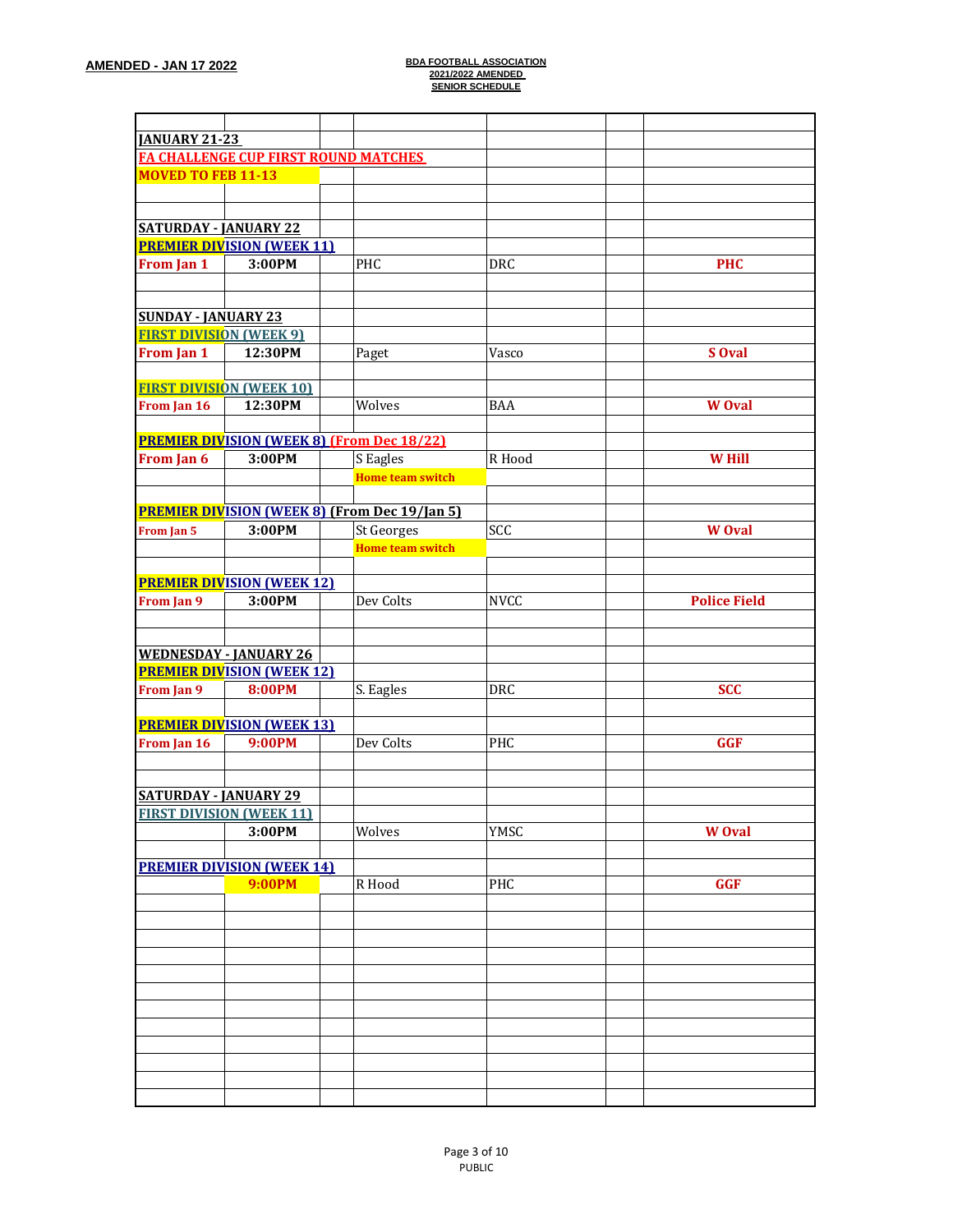| <b>SUNDAY - JANUARY 30</b>   |                                               |                |                  |                     |
|------------------------------|-----------------------------------------------|----------------|------------------|---------------------|
|                              | <b>FIRST DIVISION (WEEK 11)</b>               |                |                  |                     |
|                              | 12:30PM                                       | <b>HPWC</b>    | Vasco            | <b>W</b> Oval       |
|                              | 12:30PM                                       | St. Davids     | <b>BAA</b>       | <b>St. David's</b>  |
|                              | 12:30PM                                       | Paget          | I Rangers        | S Oval              |
|                              |                                               | <b>BLVD</b>    | <b>BYE</b>       |                     |
|                              |                                               |                |                  |                     |
|                              | <b>PREMIER DIVISION (WEEK 14)</b>             |                |                  |                     |
|                              | 3:00PM                                        | St. George's   | <b>NVCC</b>      | <b>W</b> Oval       |
|                              | 3:00PM                                        | SCC            | Dev Colts        | <b>SCC</b>          |
|                              | 3:00PM                                        | S Rangers      | X Roads          | S Oval              |
|                              | 6:30PM                                        | DRC            | D Town           | <b>DRC</b>          |
|                              |                                               | S Eagles       | <b>BYE</b>       |                     |
|                              |                                               |                |                  |                     |
| <b>TUESDAY - FEBRUARY 1</b>  |                                               |                |                  |                     |
|                              | F.A CUP QUARTER-FINALS DRAW (11 OOAM - CBCOE) |                |                  |                     |
|                              |                                               |                |                  |                     |
|                              |                                               |                |                  |                     |
|                              | <b>WEDNESDAY - FEBRUARY 2</b>                 |                |                  |                     |
|                              | <b>Shield Trophy Preliminary</b>              |                |                  |                     |
|                              | 6:30PM                                        | <b>HPWC</b>    | BAA              | DRC / GGF           |
|                              |                                               |                |                  |                     |
|                              | <b>Friendship Cup Preliminary 3</b>           |                |                  |                     |
| <b>Match 3</b>               | 9:00PM                                        | <b>DRC</b>     | <b>SBRC</b>      | DRC / GGF           |
|                              |                                               |                |                  |                     |
|                              | <b>PREMIER DIVISION (WEEK 12)</b>             |                |                  |                     |
| From Jan 8/9                 | 9:00PM                                        | R Hood         | $\overline{SCC}$ | <b>GGF</b>          |
|                              |                                               |                |                  |                     |
|                              |                                               |                |                  |                     |
| <b>THURSDAY - FEBRUARY 3</b> |                                               |                |                  |                     |
|                              | <b>PREMIER DIVISION (WEEK 11)</b>             |                |                  |                     |
| From Jan 2                   | 8:00PM                                        | St. George's   | Dev Colts        | <b>DRC</b>          |
|                              |                                               |                |                  |                     |
|                              |                                               |                |                  |                     |
| <b>SATURDAY - FEBRUARY 5</b> |                                               |                |                  |                     |
|                              | <b>PREMIER DIVISION (WEEK 15)</b>             |                |                  |                     |
| <b>From Feb 6</b>            | 3:00PM                                        | SCC            | D Town           | <b>SCC</b>          |
| <b>Moved to Sun Feb 6</b>    |                                               | PHC / S Eagles |                  | <b>PHC</b>          |
|                              |                                               |                |                  |                     |
|                              |                                               |                |                  |                     |
| <b>SUNDAY - FEBRUARY 6</b>   |                                               |                |                  |                     |
|                              | <b>FIRST DIVISION (WEEK 12)</b>               |                |                  |                     |
|                              | 12:30PM                                       | I Rangers      | Wolves           | <b>Malabar</b>      |
|                              | 12:30PM                                       | YMSC           | Vasco            | <b>Police Field</b> |
|                              | 12:30PM                                       | <b>BLVD</b>    | St. David's      | <b>GGF</b>          |
|                              | 12:30PM                                       | Paget          | <b>HPWC</b>      | S Oval              |
|                              |                                               | <b>BAA</b>     | <b>BYE</b>       |                     |
|                              |                                               |                |                  |                     |
|                              | <b>PREMIER DIVISION (WEEK 15)</b>             |                |                  |                     |
|                              | 3:00PM                                        | S Rangers      | R Hood           | S Oval              |
|                              | 3:00PM                                        | X Roads        | <b>NVCC</b>      | <b>Garrison</b>     |
| <b>From Feb 5</b>            | 3:00PM                                        | PHC            | S Eagles         | <b>PHC</b>          |
| <b>Time Change</b>           | 6:30PM                                        | <b>DRC</b>     | St. George's     | <b>DRC</b>          |
| <b>Moved to Sat Feb 5</b>    |                                               | D Town / SCC   |                  |                     |
|                              |                                               | Dev Colts      | <b>BYE</b>       |                     |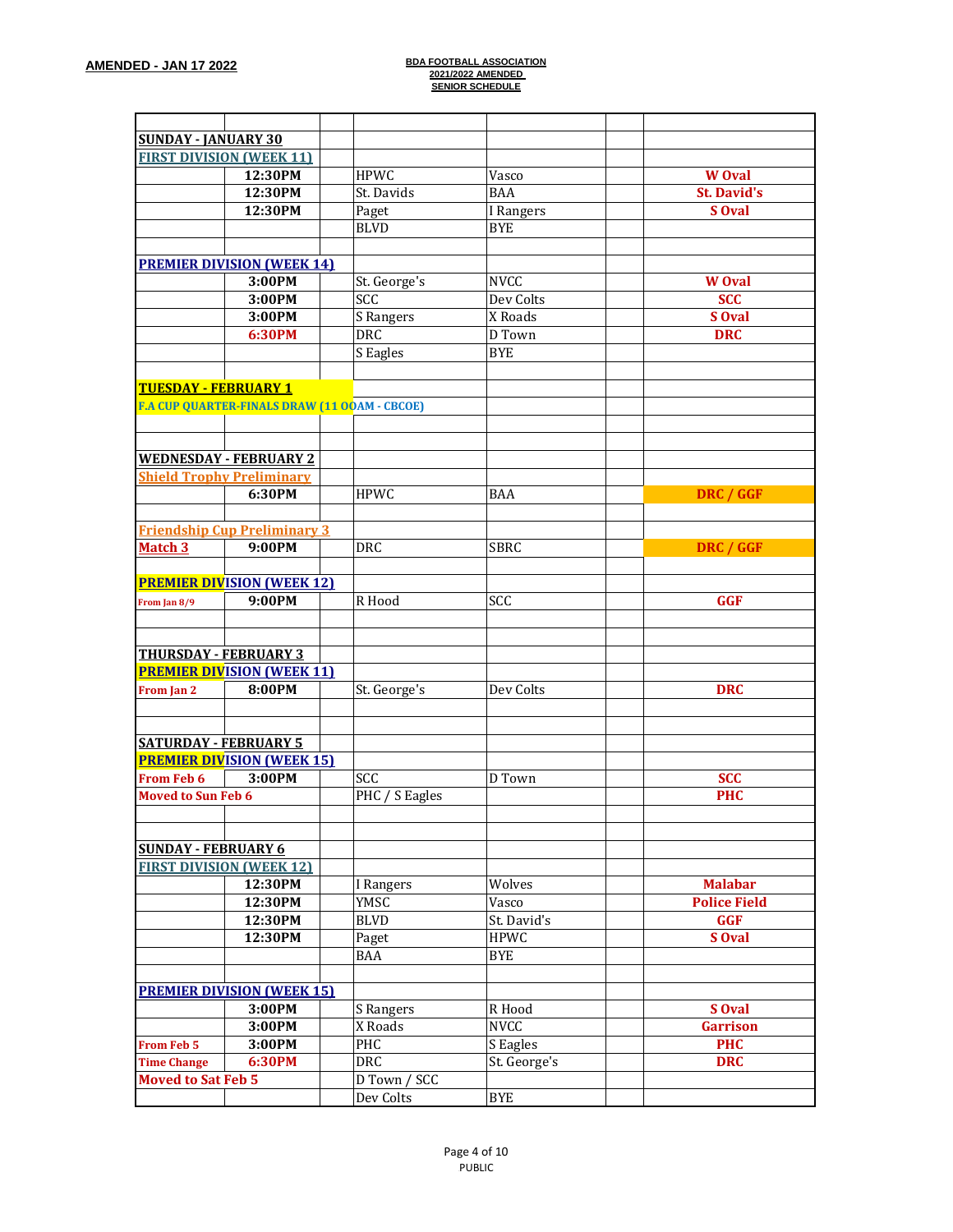|                              |                                       | Dev. Cougars and Heart Health presentation on Feb 6th or Feb 13th |              |                    |
|------------------------------|---------------------------------------|-------------------------------------------------------------------|--------------|--------------------|
|                              |                                       |                                                                   |              |                    |
|                              |                                       |                                                                   |              |                    |
| FEBRUARY 11-13               |                                       |                                                                   |              |                    |
|                              |                                       | FA CHALLENGE CUP FIRST ROUND MATCHES (Moved from Jan 21-23)       |              |                    |
|                              | 12:00PM                               |                                                                   |              |                    |
|                              | 12:00PM                               |                                                                   |              |                    |
|                              | 12:00PM                               |                                                                   |              |                    |
|                              | 12:00PM                               |                                                                   |              |                    |
|                              |                                       |                                                                   |              |                    |
|                              | 2:30PM                                |                                                                   |              |                    |
|                              | 2:30PM                                |                                                                   |              |                    |
|                              | 2:30PM                                |                                                                   |              |                    |
|                              | 2:30PM                                |                                                                   |              |                    |
|                              |                                       |                                                                   |              |                    |
|                              |                                       |                                                                   |              |                    |
|                              |                                       | FA CHALLENGE CUP QUARTER-FINALS (MOVED TO MARCH 11TH & 13TH)      |              |                    |
|                              |                                       |                                                                   |              |                    |
|                              |                                       |                                                                   |              |                    |
|                              | <b>WEDNESDAY - FEBRUARY 16</b>        |                                                                   |              |                    |
|                              | <b>PREMIER DIVISION (WEEK 13)</b>     |                                                                   |              |                    |
| From Jan 16                  | 8:00PM                                | <b>DRC</b>                                                        | X Roads      | <b>DRC</b>         |
|                              |                                       |                                                                   |              |                    |
|                              |                                       |                                                                   |              |                    |
|                              | <b>SATURDAY - FEBRUARY 19</b>         |                                                                   |              |                    |
|                              | <b>PREMIER DIVISION (WEEK 16)</b>     |                                                                   |              |                    |
|                              | <b>9:00PM</b>                         | R Hood                                                            | St. George's | <b>GGF</b>         |
|                              |                                       |                                                                   |              |                    |
|                              | <b>PREMIER DIVISION (WEEK 16)</b>     |                                                                   |              |                    |
| <b>From Feb 20th</b>         | 8:00PM                                | SCC                                                               | <b>DRC</b>   | <b>SCC</b>         |
|                              |                                       |                                                                   |              |                    |
|                              |                                       |                                                                   |              |                    |
| <b>SUNDAY - FEBRUARY 20</b>  |                                       |                                                                   |              |                    |
|                              | <b>FIRST DIVISION (WEEK 13)</b>       |                                                                   |              |                    |
|                              | 12:30PM                               | St. David's                                                       | YMSC         | <b>St. David's</b> |
|                              | 12:30PM                               | <b>HPWC</b>                                                       | I Rangers    | <b>W</b> Oval      |
|                              | 12:30PM                               | <b>BAA</b>                                                        | Vasco        | <b>GGF</b>         |
|                              | 12:30PM                               | Paget                                                             | <b>BLVD</b>  | S Oval             |
|                              |                                       | Wolves                                                            | <b>BYE</b>   |                    |
|                              |                                       |                                                                   |              |                    |
|                              | <b>PREMIER DIVISION (WEEK 16)</b>     |                                                                   |              |                    |
|                              | 3:00PM                                | S Rangers                                                         | Dev Colts    | S Oval             |
|                              | 3:00PM                                | S Eagles                                                          | D Town       | <b>White Hill</b>  |
|                              | 3:00PM                                | PHC                                                               | X Roads      | <b>PHC</b>         |
| <b>Moved to Sat Feb 19th</b> |                                       | <b>SCC / DRC</b>                                                  |              |                    |
|                              |                                       | <b>NVCC</b>                                                       | <b>BYE</b>   |                    |
|                              |                                       |                                                                   |              |                    |
|                              |                                       |                                                                   |              |                    |
|                              | <b>WEDNESDAY - FEBRUARY 23rd</b>      |                                                                   |              |                    |
|                              | <b>Shield Trophy Quarter Final 1</b>  |                                                                   |              |                    |
|                              | 7:00PM                                |                                                                   |              | <b>TBD</b>         |
|                              |                                       |                                                                   |              |                    |
|                              | <b>Friendship Cup Quarter Final 1</b> |                                                                   |              |                    |
|                              | 9:00PM                                |                                                                   |              | <b>TBD</b>         |
|                              |                                       |                                                                   |              |                    |
|                              |                                       |                                                                   |              |                    |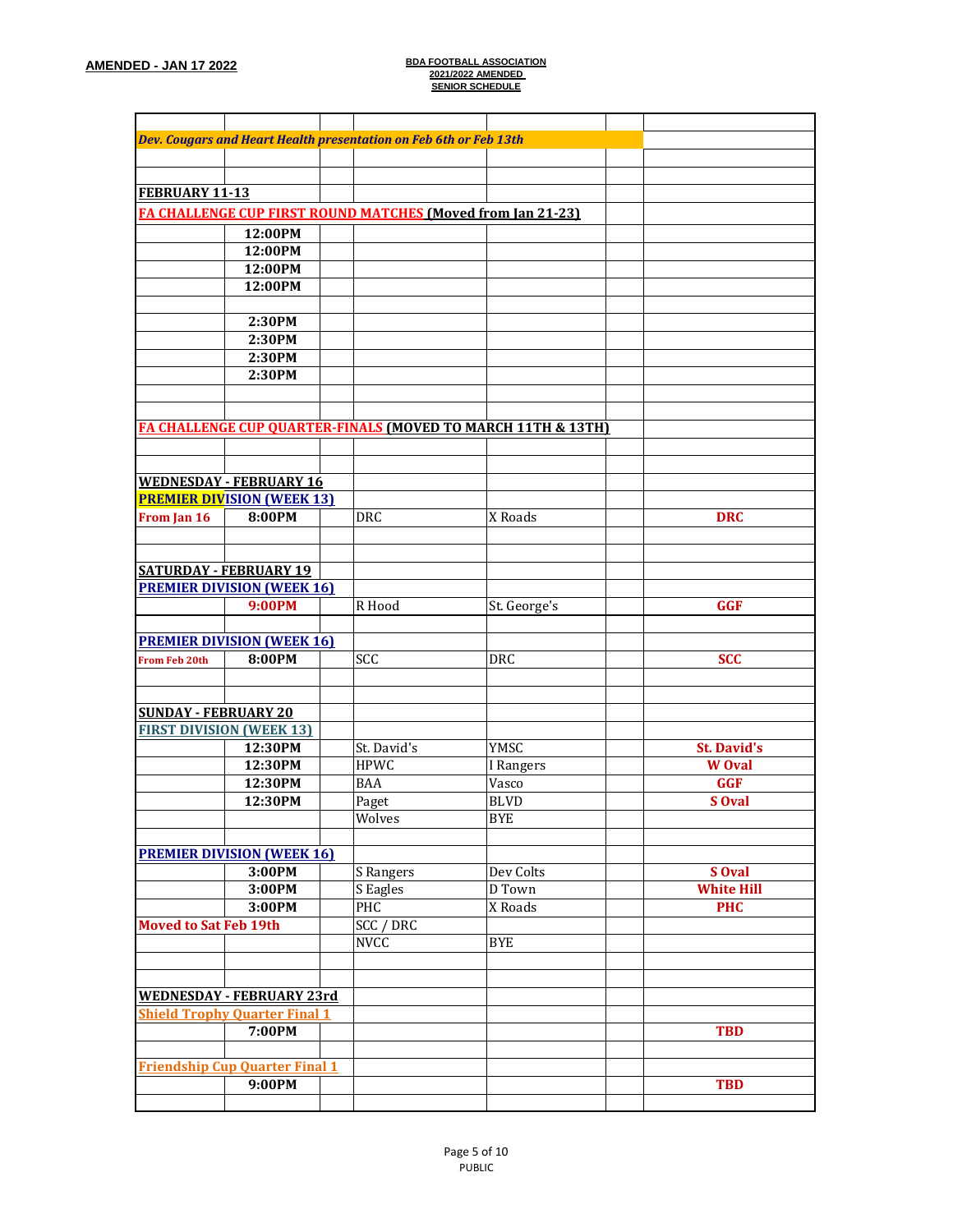|                              | <b>WEDNESDAY - FEBRUARY 23rd</b>      |                  |                   |                |
|------------------------------|---------------------------------------|------------------|-------------------|----------------|
|                              | <b>PREMIER DIVISION (WEEK 13)</b>     |                  |                   |                |
| From Jan 15                  | 8:00PM                                | SCC              | <b>St Georges</b> | <b>SCC</b>     |
|                              |                                       |                  |                   |                |
|                              |                                       | Home team switch |                   |                |
|                              |                                       |                  |                   |                |
|                              | <b>PREMIER DIVISION (WEEK 13)</b>     |                  |                   |                |
| From Jan 16                  | 9:00PM                                | R Hood           | S Eagles          | <b>GGF</b>     |
|                              |                                       | Home team switch |                   |                |
|                              |                                       |                  |                   |                |
|                              |                                       |                  |                   |                |
| <b>DERBY DAY WEEKEND</b>     |                                       |                  |                   |                |
| <b>FRIDAY - FEBRUARY 25</b>  |                                       |                  |                   |                |
|                              | <b>PREMIER DIVISION (WEEK 17)</b>     |                  |                   |                |
| <b>From Feb 26</b>           | 8:00PM                                | <b>DRC</b>       | Dev Colts         | <b>DRC</b>     |
| <b>Moved to Sun Feb 27</b>   |                                       | PHC / SRangers   |                   |                |
|                              |                                       |                  |                   |                |
|                              |                                       |                  |                   |                |
|                              | <b>SATURDAY - FERBRUARY 26</b>        |                  |                   |                |
|                              | <b>PREMIER DIVISION (WEEK 17)</b>     |                  |                   |                |
|                              | <b>9:00PM</b>                         | SCC              | S Eagles          | <b>SCC</b>     |
| <b>Moved to Fri Feb 25th</b> |                                       | DRC / Dev Colts  |                   |                |
|                              |                                       |                  |                   |                |
|                              |                                       |                  |                   |                |
| <b>SUNDAY - FEBRUARY 27</b>  |                                       |                  |                   |                |
|                              | <b>FIRST DIVISION (WEEK 14)</b>       |                  |                   |                |
|                              | 12:30PM                               | <b>BLVD</b>      | <b>HPWC</b>       | <b>GGF</b>     |
|                              | 12:30PM                               | Vasco            | St. David's       | S Oval         |
|                              | 12:30PM                               | I Rangers        | <b>BAA</b>        | <b>Malabar</b> |
|                              | 12:30PM                               | Wolves           |                   |                |
|                              |                                       |                  | Paget             | <b>W</b> Oval  |
|                              |                                       | YMSC             | <b>BYE</b>        |                |
|                              |                                       |                  |                   |                |
|                              | <b>PREMIER DIVISION (WEEK 17)</b>     |                  |                   |                |
|                              | 3:00PM                                | St. George's     | X Roads           | <b>W</b> Oval  |
| <b>From Feb 25</b>           | 3:00PM                                | PHC              | S Rangers         | <b>PHC</b>     |
|                              | 5:15PM                                | D Town           | <b>NVCC</b>       | <b>GGF</b>     |
|                              |                                       | R Hood           | <b>BYE</b>        |                |
|                              |                                       |                  |                   |                |
|                              |                                       |                  |                   |                |
|                              |                                       |                  |                   |                |
|                              |                                       |                  |                   |                |
|                              | <b>WEDNESDAY - MARCH 2ND</b>          |                  |                   |                |
|                              | <b>Shield Trophy Quarter Final 2</b>  |                  |                   |                |
|                              | 7:00PM                                |                  |                   | <b>TBD</b>     |
|                              |                                       |                  |                   |                |
|                              | <b>Friendship Cup Quarter Final 2</b> |                  |                   |                |
|                              | 9:00PM                                |                  |                   | <b>TBD</b>     |
|                              |                                       |                  |                   |                |
|                              |                                       |                  |                   |                |
| <b>FRIDAY - MARCH 4</b>      |                                       |                  |                   |                |
|                              | <b>PREMIER DIVISION (WEEK 18)</b>     |                  |                   |                |
| <b>From Mar 6th</b>          | 8:00PM                                | <b>DRC</b>       | <b>PHC</b>        | <b>DRC</b>     |
|                              |                                       |                  |                   |                |
|                              |                                       |                  |                   |                |
|                              |                                       |                  |                   |                |
|                              |                                       |                  |                   |                |
|                              |                                       |                  |                   |                |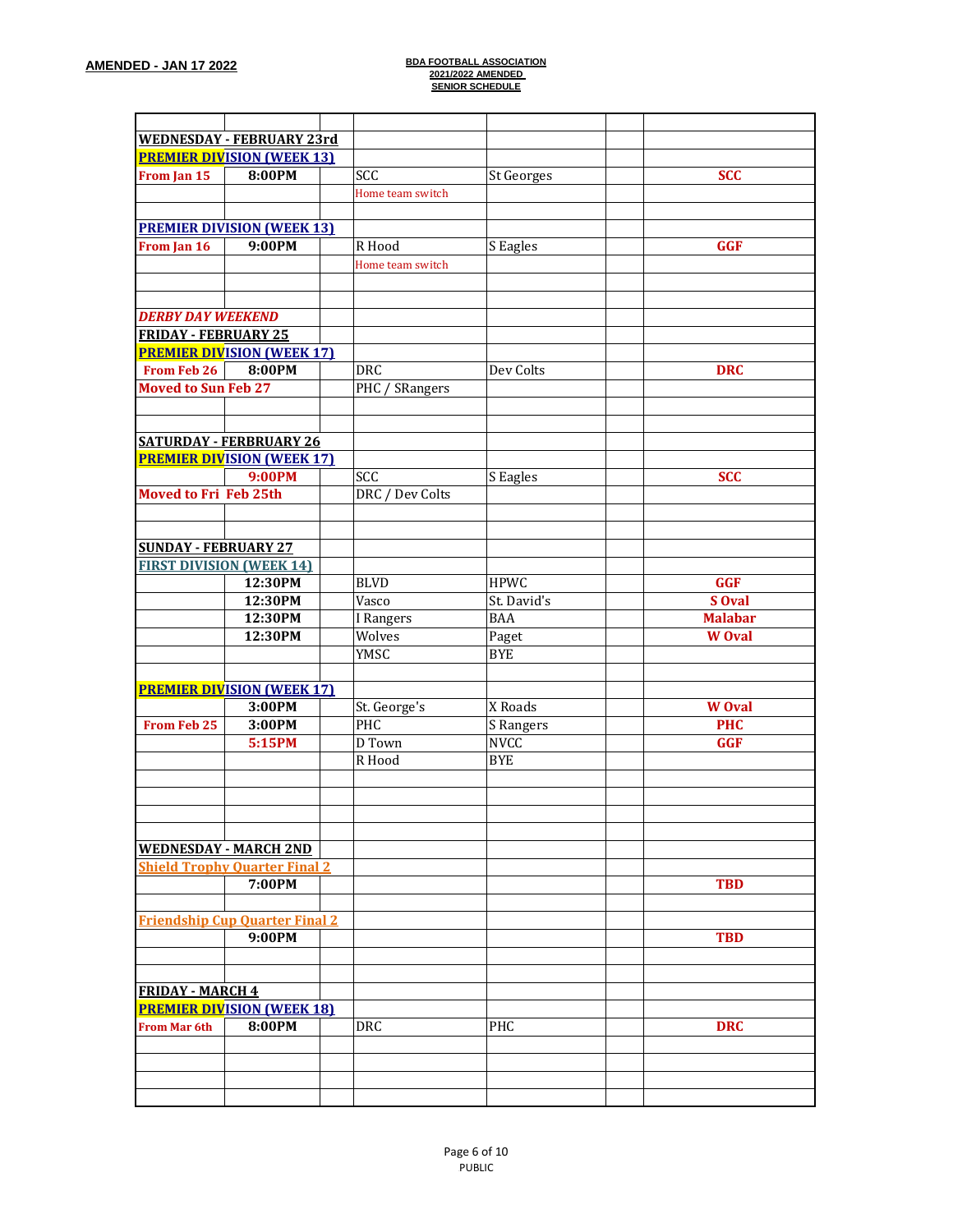| <b>SATURDAY - MARCH 5</b>                                 |             |                   |                    |  |
|-----------------------------------------------------------|-------------|-------------------|--------------------|--|
| <b>PREMIER DIVISION (WEEK 18)</b>                         |             |                   |                    |  |
| <b>9:00PM</b>                                             | D Town      | S Rangers         | <b>GGF</b>         |  |
|                                                           |             |                   |                    |  |
|                                                           |             |                   |                    |  |
| <b>SUNDAY - MARCH 6</b>                                   |             |                   |                    |  |
| <b>FIRST DIVISION (WEEK 15)</b>                           |             |                   |                    |  |
| 12:30PM                                                   | St. David's | Wolves            | <b>St. David's</b> |  |
| 12:30PM                                                   | <b>BLVD</b> | YMSC              | <b>GGF</b>         |  |
| 12:30PM                                                   | <b>HPWC</b> | <b>BAA</b>        | <b>W</b> Oval      |  |
| 12:30PM                                                   | Vasco       |                   | S Oval             |  |
|                                                           |             | Paget             |                    |  |
|                                                           | I Rangers   | <b>BYE</b>        |                    |  |
|                                                           |             |                   |                    |  |
| <b>PREMIER DIVISION (WEEK 18)</b>                         |             |                   |                    |  |
| 3:00PM                                                    | X Roads     | S Eagles          | <b>Garrison</b>    |  |
| 3:00PM                                                    | <b>NVCC</b> | R Hood            | <b>B</b> Park      |  |
| <b>Inform Clubs</b><br>3:00PM                             | Dev Colts   | <b>St Georges</b> | <b>Police Fld</b>  |  |
| <b>Moved to Fri March 4th</b>                             | DRC / PHC   |                   |                    |  |
|                                                           | SCC         | <b>BYE</b>        |                    |  |
|                                                           |             |                   |                    |  |
|                                                           |             |                   |                    |  |
| <b>WEDNESDAY - MARCH 9th</b>                              |             |                   |                    |  |
|                                                           |             |                   |                    |  |
| <b>Shield Trophy Quarter Final 3</b>                      |             |                   |                    |  |
| 7:00PM                                                    |             |                   | <b>TBD</b>         |  |
|                                                           |             |                   |                    |  |
| <b>Friendship Cup Quarter Final 3</b>                     |             |                   |                    |  |
| 9:00PM                                                    |             |                   | <b>TBD</b>         |  |
|                                                           |             |                   |                    |  |
|                                                           |             |                   |                    |  |
| <b>MARCH 12 - 13</b>                                      |             |                   |                    |  |
| <b>FA CHALLENGE CUP QUARTER-FINALS (FROM FEB 11-13TH)</b> |             |                   |                    |  |
| 2:30PM                                                    |             |                   |                    |  |
| 2:30PM                                                    |             |                   |                    |  |
| 2:30PM                                                    |             |                   |                    |  |
| 2:30PM                                                    |             |                   |                    |  |
| F.A CUP SEMI-FINALS DRAW (5.15pm) - Venue TBD             |             |                   |                    |  |
|                                                           |             |                   |                    |  |
|                                                           |             |                   |                    |  |
|                                                           |             |                   |                    |  |
| <b>SATURDAY - MARCH 12</b>                                |             |                   |                    |  |
| FA CHALLENGE CUP SEMI-FINAL MATCHES                       |             |                   |                    |  |
| 8:00 PM                                                   |             |                   | <b>TBD</b>         |  |
|                                                           |             |                   |                    |  |
|                                                           |             |                   |                    |  |
| <b>SUNDAY - MARCH 13</b>                                  |             |                   |                    |  |
| FA CHALLENGE CUP SEMI-FINAL MATCHES                       |             |                   |                    |  |
| 2:30 PM                                                   |             |                   | <b>TBD</b>         |  |
|                                                           |             |                   |                    |  |
|                                                           |             |                   |                    |  |
| <b>TUESDAY - MARCH 15th</b>                               |             |                   |                    |  |
| <b>Shield Trophy Quarter Final 4</b>                      |             |                   |                    |  |
|                                                           |             |                   |                    |  |
| 7:00PM                                                    |             |                   | <b>TBD</b>         |  |
|                                                           |             |                   |                    |  |
| <b>Friendship Cup Quarter Final 4</b>                     |             |                   |                    |  |
| 9:00PM                                                    |             |                   | <b>TBD</b>         |  |
|                                                           |             |                   |                    |  |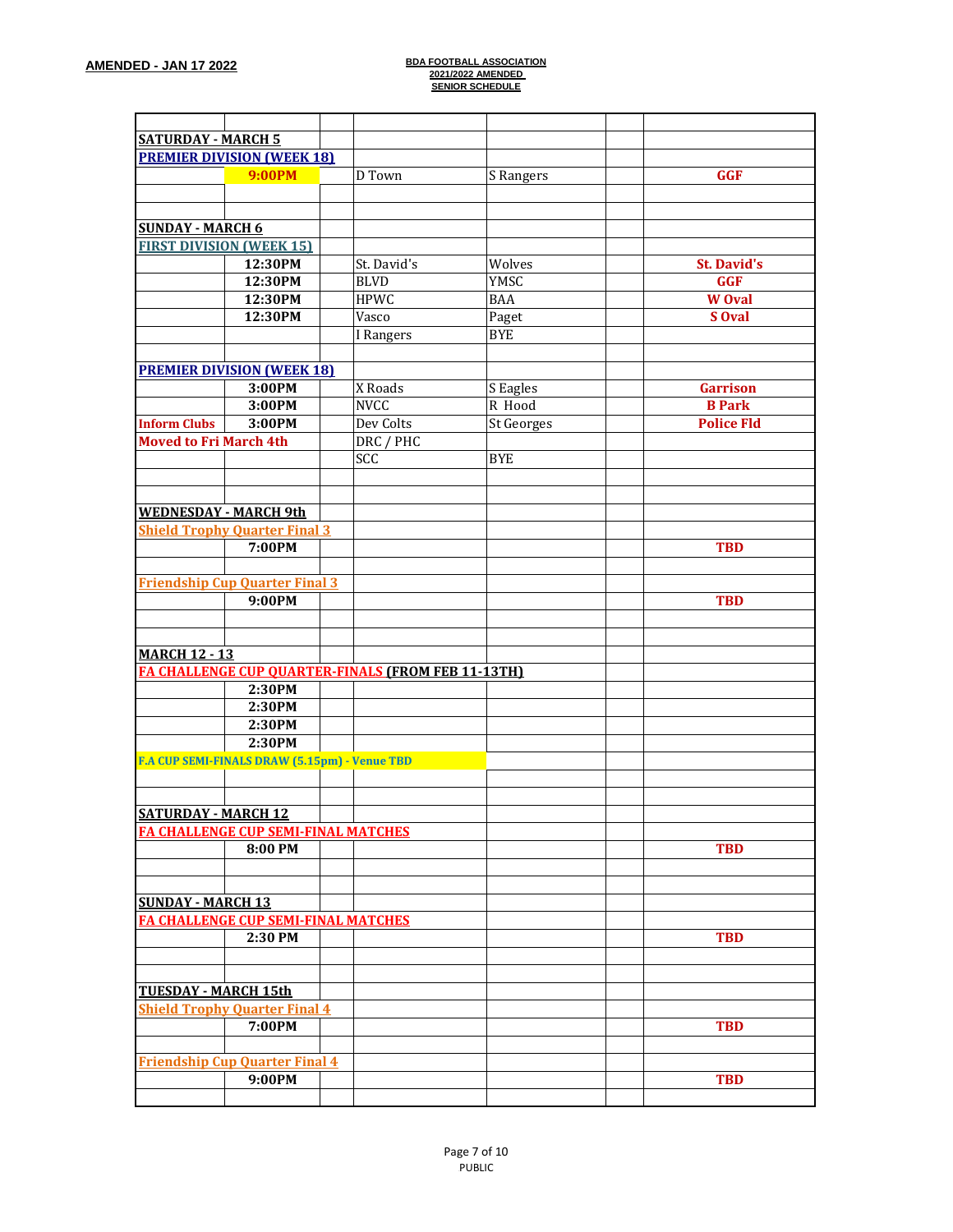| <b>SATURDAY - MARCH 19</b>                                  |                                            |                     |             |                     |
|-------------------------------------------------------------|--------------------------------------------|---------------------|-------------|---------------------|
|                                                             | <b>PREMIER DIVISION (WEEK 19)</b>          |                     |             |                     |
|                                                             |                                            |                     |             |                     |
|                                                             | 3:00PM                                     | S Rangers           | <b>DRC</b>  | S Oval              |
|                                                             |                                            |                     |             |                     |
| <b>FIRST DIVISION (WEEK 16)</b>                             |                                            |                     |             |                     |
|                                                             | <b>9:00PM</b>                              | <b>BLVD</b>         | Wolves      | <b>GGF</b>          |
|                                                             |                                            |                     |             |                     |
|                                                             |                                            |                     |             |                     |
| <b>SUNDAY - MARCH 20</b>                                    |                                            |                     |             |                     |
| <b>FIRST DIVISION (WEEK 16)</b>                             |                                            |                     |             |                     |
|                                                             | 12:30PM                                    | YMSC                | I Rangers   | <b>Police Field</b> |
|                                                             | 12:30PM                                    | <b>HPWC</b>         | St. Davids  | <b>W</b> Oval       |
|                                                             | 12:30PM                                    | Paget               | <b>BAA</b>  | S Oval              |
|                                                             |                                            | Vasco               | <b>BYE</b>  |                     |
|                                                             |                                            |                     |             |                     |
|                                                             | <b>PREMIER DIVISION (WEEK 19)</b>          |                     |             |                     |
|                                                             | 3:00PM                                     | <b>NVCC</b>         | SCC         | <b>B</b> Park       |
|                                                             | 3:00PM                                     | St. George's        | PHC         | <b>W</b> Oval       |
|                                                             | 3:00PM                                     | Dev Colts           | S Eagles    | <b>Police Field</b> |
|                                                             | 3:00PM                                     | D Town              | R Hood      | <b>GGF</b>          |
|                                                             |                                            | X Roads             | <b>BYE</b>  |                     |
|                                                             |                                            |                     |             |                     |
| <b>WEDNESDAY - MARCH 23</b>                                 |                                            |                     |             |                     |
|                                                             | <b>FA CHALLENGE CUP SEMI-FINAL MATCHES</b> |                     |             |                     |
| <b>From Mar 12</b>                                          | 8:00PM                                     |                     |             | <b>TBD</b>          |
|                                                             |                                            |                     |             |                     |
|                                                             |                                            |                     |             |                     |
| <b>THURSDAY - MARCH 24</b>                                  |                                            |                     |             |                     |
|                                                             | <b>FA CHALLENGE CUP SEMI-FINAL MATCHES</b> |                     |             |                     |
| <b>From Mar 13</b>                                          | 8:00PM                                     |                     |             | <b>TBD</b>          |
|                                                             |                                            |                     |             |                     |
| <b>SATURDAY - MARCH 26</b>                                  |                                            |                     |             |                     |
|                                                             | <b>PREMIER DIVISION (WEEK 20)</b>          |                     |             |                     |
|                                                             | 3:00PM                                     | S Eagles            | <b>NVCC</b> | <b>W</b> Hill       |
| From Mar 27                                                 | 9:00PM                                     | $\overline{R}$ Hood | <b>DRC</b>  | <b>GGF</b>          |
|                                                             |                                            |                     |             |                     |
|                                                             |                                            |                     |             |                     |
|                                                             |                                            |                     |             |                     |
| <b>SUNDAY - MARCH 27</b><br><b>FIRST DIVISION (WEEK 17)</b> |                                            |                     |             |                     |
|                                                             |                                            | Wolves              | Vasco       | <b>W</b> Oval       |
|                                                             | 12:30PM                                    |                     |             |                     |
|                                                             | 12:30PM                                    | I Rangers           | <b>BLVD</b> | <b>Malabar</b>      |
|                                                             | 12:30PM                                    | BAA                 | YMSC        | <b>GGF</b>          |
|                                                             | 12:30PM                                    | Paget               | St. David's | S Oval              |
|                                                             |                                            | <b>HPWC</b>         | <b>BYE</b>  |                     |
|                                                             |                                            |                     |             |                     |
|                                                             | <b>PREMIER DIVISION (WEEK 20)</b>          |                     |             |                     |
|                                                             | 3:00PM                                     | Dev Colts           | X Roads     | <b>Police Field</b> |
|                                                             | 3:00PM                                     | PHC                 | SCC         | <b>PHC</b>          |
|                                                             | 3:00PM                                     | St. George's        | D Town      | <b>W</b> Oval       |
| <b>Moved to Sat Mar 26</b>                                  |                                            | R Hood / DRC        |             |                     |
|                                                             |                                            | S Rangers           | <b>BYE</b>  |                     |
|                                                             |                                            |                     |             |                     |
|                                                             |                                            |                     |             |                     |
|                                                             |                                            |                     |             |                     |
|                                                             |                                            |                     |             |                     |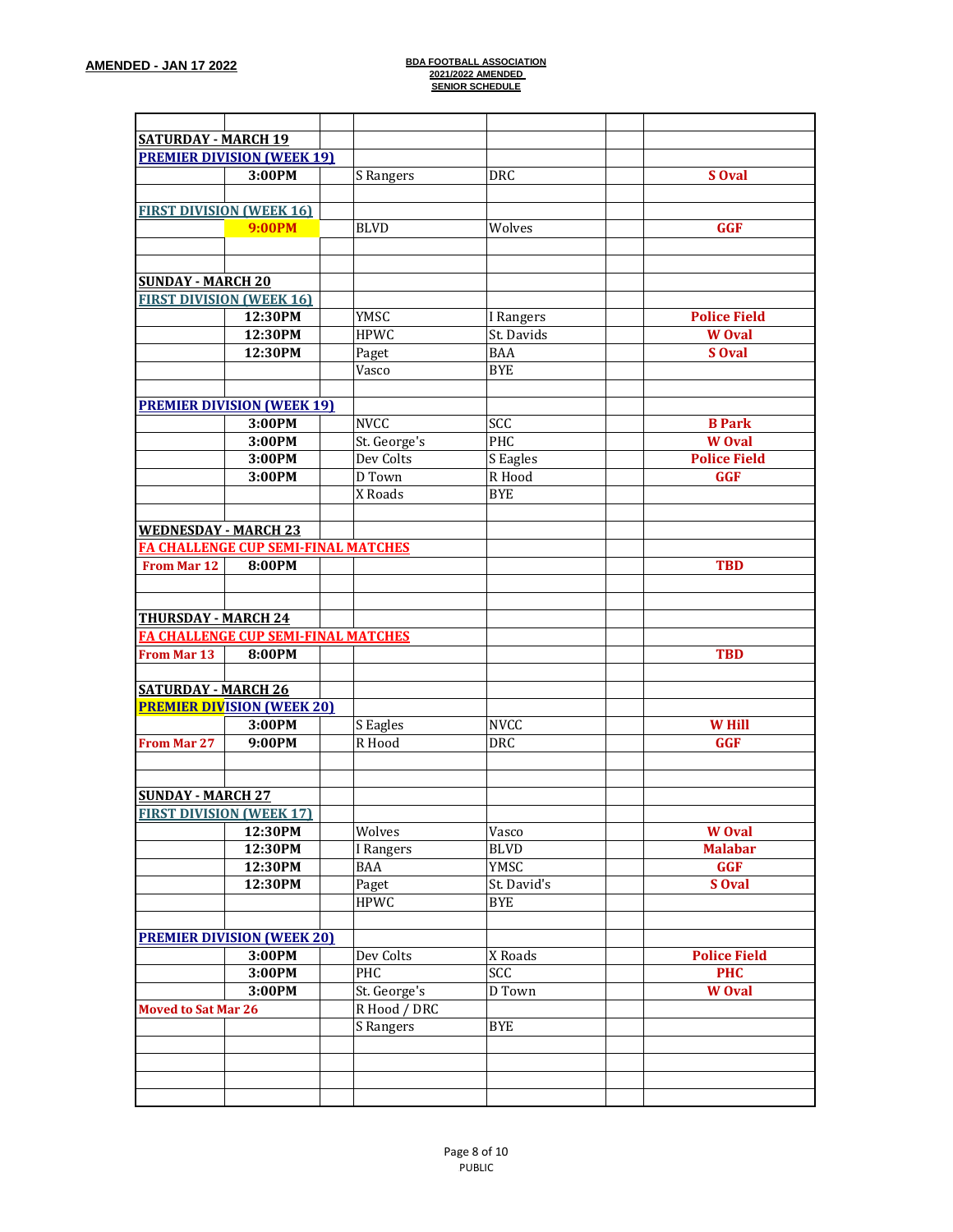|                               | <b>WEDNESDAY - MARCH 30th</b>      |              |              |                     |
|-------------------------------|------------------------------------|--------------|--------------|---------------------|
|                               | <b>Shield Trophy Semi-Final 1</b>  |              |              |                     |
|                               | 7:00PM                             |              |              | <b>TBD</b>          |
|                               |                                    |              |              |                     |
|                               | <b>Friendship Cup Semi-Final 1</b> |              |              |                     |
|                               |                                    |              |              |                     |
|                               | 9:00PM                             |              |              | <b>TBD</b>          |
|                               |                                    |              |              |                     |
|                               |                                    |              |              |                     |
| <b>SATURDAY - APRIL 2</b>     |                                    |              |              |                     |
|                               | <b>PREMIER DIVISION (WEEK 21)</b>  |              |              |                     |
|                               | <b>9:00PM</b>                      | D Town       | Dev Colts    | <b>GGF</b>          |
|                               |                                    |              |              |                     |
|                               |                                    |              |              |                     |
| <b>SUNDAY - APRIL 3</b>       |                                    |              |              |                     |
|                               | <b>FIRST DIVISION (WEEK 18)</b>    |              |              |                     |
|                               | 12:30PM                            | <b>BAA</b>   | <b>BLVD</b>  | <b>GGF</b>          |
|                               | 12:30PM                            | <b>HPWC</b>  | Wolves       | <b>W</b> Oval       |
|                               | 12:30PM                            | I Rangers    | Vasco        | <b>Malabar</b>      |
|                               | 12:30PM                            | YMSC         | Paget        | <b>Police Field</b> |
|                               |                                    | St David's   | <b>BYE</b>   |                     |
|                               |                                    |              |              |                     |
|                               | <b>PREMIER DIVISION (WEEK 21)</b>  |              |              |                     |
|                               | 3:00PM                             | <b>NVCC</b>  | PHC          | <b>B</b> Park       |
|                               | 3:00PM                             | R Hood       | X Roads      | <b>GGF</b>          |
|                               | 3:00PM                             | S Eagles     | St. George's | <b>White Hill</b>   |
|                               | 3:00PM                             | SCC          | S Rangers    | <b>SCC</b>          |
|                               |                                    | <b>DRC</b>   | <b>BYE</b>   |                     |
|                               |                                    |              |              |                     |
|                               |                                    |              |              |                     |
|                               |                                    |              |              |                     |
| <b>WEDNESDAY - APRIL 6th</b>  |                                    |              |              |                     |
|                               | <b>Shield Trophy Semi-Final 2</b>  |              |              |                     |
|                               | 7:00PM                             |              |              | <b>TBD</b>          |
|                               |                                    |              |              |                     |
|                               | <b>Friendship Cup Semi-Final 2</b> |              |              |                     |
|                               | 9:00PM                             |              |              | <b>TBD</b>          |
|                               |                                    |              |              |                     |
|                               |                                    |              |              |                     |
| <b>SUNDAY - APRIL 10</b>      |                                    |              |              |                     |
|                               | <b>PREMIER DIVISION (WEEK 22)</b>  |              |              |                     |
|                               | 3:00PM                             | Dev Colts    | R Hood       | <b>Police Field</b> |
|                               | 3:00PM                             | X Roads      | SCC          | <b>Garrison</b>     |
|                               | 3:00PM                             | DRC          | NVCC         | <b>DRC</b>          |
|                               | 3:00PM                             | D Town       | PHC          | <b>GGF</b>          |
| Hom team switch               | 3:00PM                             | S Eagles     | S Rangers    | <b>W</b> Hill       |
|                               |                                    | St. George's | <b>BYE</b>   |                     |
|                               |                                    |              |              |                     |
|                               |                                    |              |              |                     |
| <b>WEDNESDAY - APRIL 13th</b> |                                    |              |              |                     |
| <b>Shield Trophy Final</b>    |                                    |              |              |                     |
|                               |                                    |              |              |                     |
|                               | 7:00PM                             |              |              | <b>TBD</b>          |
|                               |                                    |              |              |                     |
| <b>Friendship Cup Final</b>   |                                    |              |              |                     |
|                               | 9:00PM                             |              |              | <b>TBD</b>          |
|                               |                                    |              |              |                     |
|                               |                                    |              |              |                     |